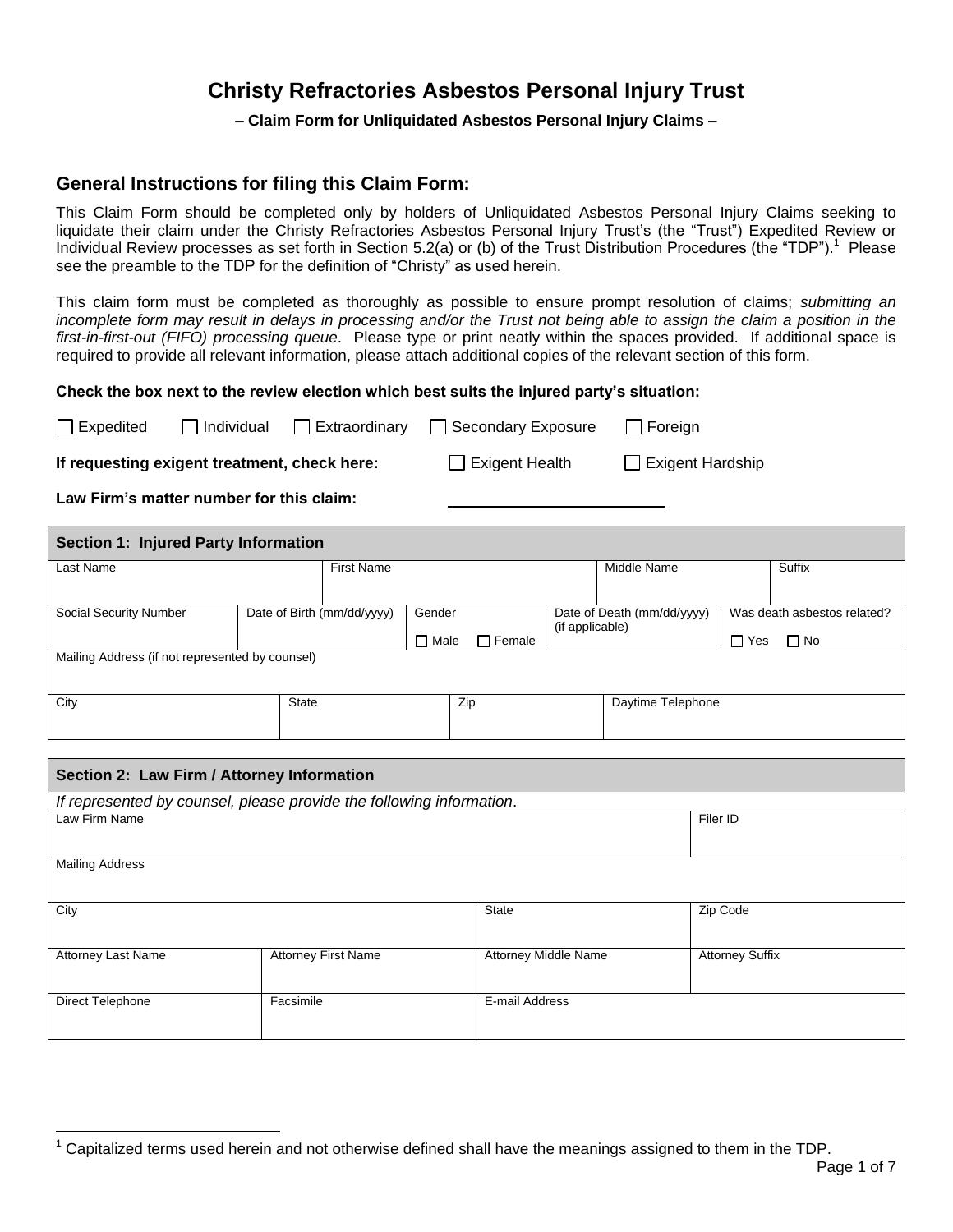| Section 3: Asbestos Related Injury                                             |                                         |  |                                                      |  |  |  |
|--------------------------------------------------------------------------------|-----------------------------------------|--|------------------------------------------------------|--|--|--|
| Check the box next to the highest disease level the injured party is claiming. |                                         |  |                                                      |  |  |  |
| Disease Level                                                                  |                                         |  |                                                      |  |  |  |
| $\Box$ Other Asbestos Disease (Level I)                                        | □ Asbestosis/Pleural Disease (Level II) |  | □ Asbestosis/Pleural Disease(Level III)              |  |  |  |
| Severe Asbestosis (Level IV)                                                   | $\Box$ Other Cancer (Level V)           |  | $\Box$ Lung Cancer 2 (Level VI)                      |  |  |  |
| □ Lung Cancer 1 (Level VII)                                                    | Mesothelioma (Level VIII)               |  |                                                      |  |  |  |
| Diagnosis Date (mm/dd/yyyy)                                                    |                                         |  | If Other Cancer (Level V), please specify malignancy |  |  |  |
|                                                                                |                                         |  |                                                      |  |  |  |

## **Section 4: Smoking History** *(required only for Individual Review Claims for Lung Cancer 1 (Level VII) and Lung Cancer 2 (Level VI))*

*In the chart below, indicate each period during which the injured party smoked tobacco products and the average number of said products smoked per day*.

| Product<br>$\Box$ Cigarettes<br>$\Box$ Pipes | $\Box$ Cigars | Start Date (mm/dd/yyyy) | Quit Date (mm/dd/yyyy) | Packs/Cigars/Pipes Per Day |
|----------------------------------------------|---------------|-------------------------|------------------------|----------------------------|
| Product<br>$\Box$ Cigarettes<br>$\Box$ Pipes | $\Box$ Cigars | Start Date (mm/dd/yyyy) | Quit Date (mm/dd/yyyy) | Packs/Cigars/Pipes Per Day |
| Product<br>$\Box$ Cigarettes<br>$\Box$ Pipes | $\Box$ Cigars | Start Date (mm/dd/yyyy) | Quit Date (mm/dd/yyyy) | Packs/Cigars/Pipes Per Day |

| Section 5: Personal Representative (if applicable) |                                                                                    |             |                   |  |  |  |
|----------------------------------------------------|------------------------------------------------------------------------------------|-------------|-------------------|--|--|--|
| Last Name                                          | <b>First Name</b>                                                                  | Middle Name | Suffix            |  |  |  |
|                                                    |                                                                                    |             |                   |  |  |  |
| Social Security Number (optional)                  | Capacity of Personal Representative (i.e. Administrator, Executor, Guardian, etc.) |             |                   |  |  |  |
| <b>Mailing Address</b>                             |                                                                                    |             |                   |  |  |  |
| City                                               | <b>State</b>                                                                       | Zip         | Daytime Telephone |  |  |  |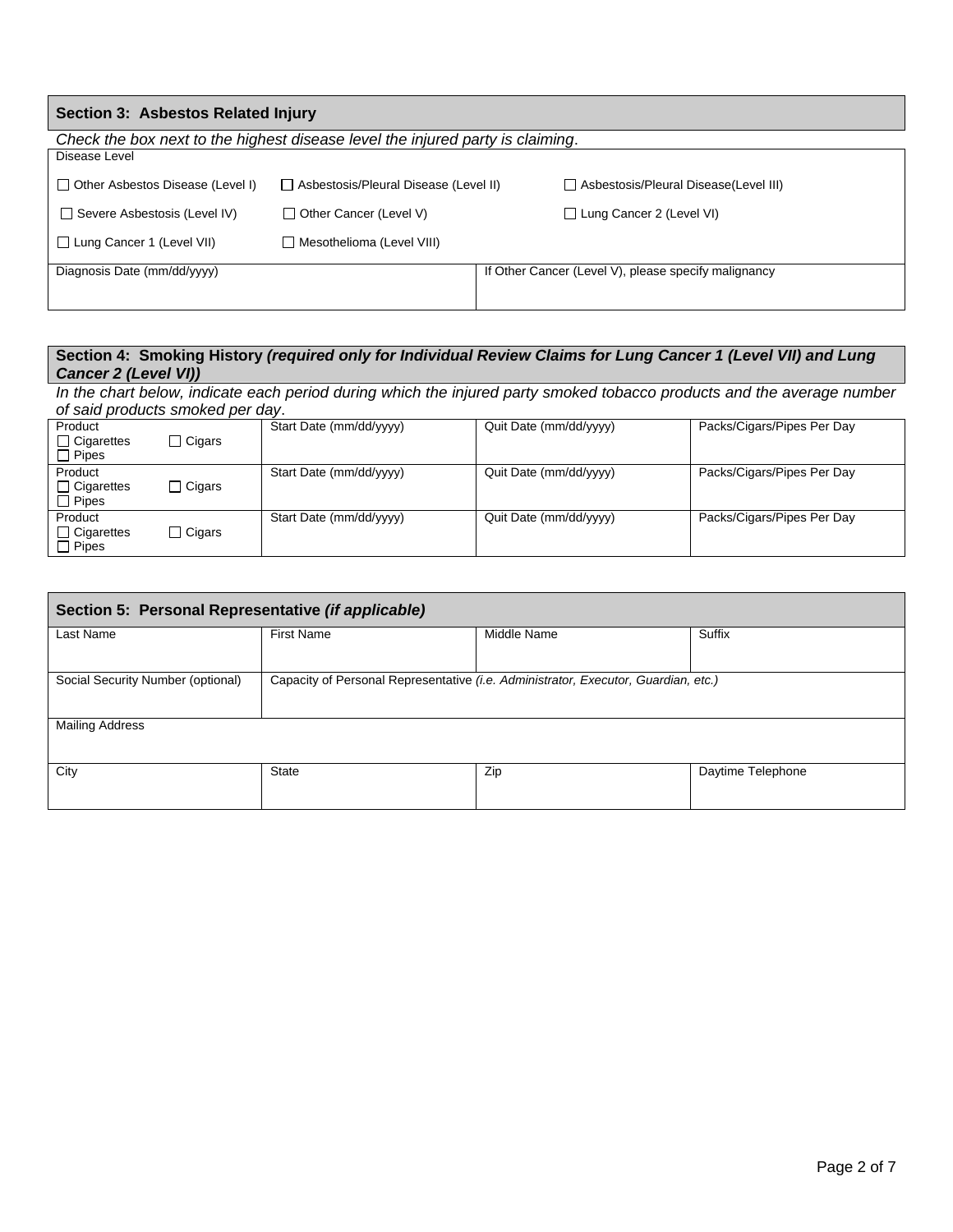| Section 6: Asbestos Litigation and Claims History                                                                                                                                                                                      |                  |                                                                                                                                                                                                                                                                                                                                                                                                                                                                                                                                                                                                                                                                                                                                                               |  |  |
|----------------------------------------------------------------------------------------------------------------------------------------------------------------------------------------------------------------------------------------|------------------|---------------------------------------------------------------------------------------------------------------------------------------------------------------------------------------------------------------------------------------------------------------------------------------------------------------------------------------------------------------------------------------------------------------------------------------------------------------------------------------------------------------------------------------------------------------------------------------------------------------------------------------------------------------------------------------------------------------------------------------------------------------|--|--|
|                                                                                                                                                                                                                                        |                  |                                                                                                                                                                                                                                                                                                                                                                                                                                                                                                                                                                                                                                                                                                                                                               |  |  |
| State                                                                                                                                                                                                                                  | Court            | Docket Number                                                                                                                                                                                                                                                                                                                                                                                                                                                                                                                                                                                                                                                                                                                                                 |  |  |
|                                                                                                                                                                                                                                        |                  |                                                                                                                                                                                                                                                                                                                                                                                                                                                                                                                                                                                                                                                                                                                                                               |  |  |
|                                                                                                                                                                                                                                        |                  |                                                                                                                                                                                                                                                                                                                                                                                                                                                                                                                                                                                                                                                                                                                                                               |  |  |
| $\Box$ Yes $\Box$ No                                                                                                                                                                                                                   |                  |                                                                                                                                                                                                                                                                                                                                                                                                                                                                                                                                                                                                                                                                                                                                                               |  |  |
|                                                                                                                                                                                                                                        |                  |                                                                                                                                                                                                                                                                                                                                                                                                                                                                                                                                                                                                                                                                                                                                                               |  |  |
|                                                                                                                                                                                                                                        |                  |                                                                                                                                                                                                                                                                                                                                                                                                                                                                                                                                                                                                                                                                                                                                                               |  |  |
|                                                                                                                                                                                                                                        |                  |                                                                                                                                                                                                                                                                                                                                                                                                                                                                                                                                                                                                                                                                                                                                                               |  |  |
|                                                                                                                                                                                                                                        |                  |                                                                                                                                                                                                                                                                                                                                                                                                                                                                                                                                                                                                                                                                                                                                                               |  |  |
|                                                                                                                                                                                                                                        |                  |                                                                                                                                                                                                                                                                                                                                                                                                                                                                                                                                                                                                                                                                                                                                                               |  |  |
| $\Box$ The state in which the injured party resided at the time of diagnosis.<br>□ A state in which the injured party experienced exposure to an asbestos-containing product or to conduct for which Christy has legal responsibility. |                  |                                                                                                                                                                                                                                                                                                                                                                                                                                                                                                                                                                                                                                                                                                                                                               |  |  |
|                                                                                                                                                                                                                                        |                  | $\Box$ No                                                                                                                                                                                                                                                                                                                                                                                                                                                                                                                                                                                                                                                                                                                                                     |  |  |
| If Yes, provide the date of such submission (mm/dd/yyyy):                                                                                                                                                                              |                  |                                                                                                                                                                                                                                                                                                                                                                                                                                                                                                                                                                                                                                                                                                                                                               |  |  |
|                                                                                                                                                                                                                                        |                  | If Yes, provide the beginning and ending dates, if any,                                                                                                                                                                                                                                                                                                                                                                                                                                                                                                                                                                                                                                                                                                       |  |  |
| Beginning date (mm/dd/yyyy):                                                                                                                                                                                                           |                  |                                                                                                                                                                                                                                                                                                                                                                                                                                                                                                                                                                                                                                                                                                                                                               |  |  |
|                                                                                                                                                                                                                                        | or its insurers? | If an asbestos-related lawsuit has ever been filed on behalf of the injured party, please provide the following information.<br>Has the injured party ever received settlement monies related to this lawsuit from Christy<br>If no lawsuit has ever been filed against Christy on behalf of the<br>injured party, indicate the state elected as the Claimant's Jurisdiction:<br>Jurisdiction elected is (please check one of the following):<br>Has a claim on behalf of the injured party ever been submitted to Christy pursuant to an administrative settlement agreement? $\Box$ Yes<br>Was the injured party or claimant a party to a tolling agreement with Christy? $\Box$ Yes $\Box$ No<br>of the tolling and attach documentation of the agreement. |  |  |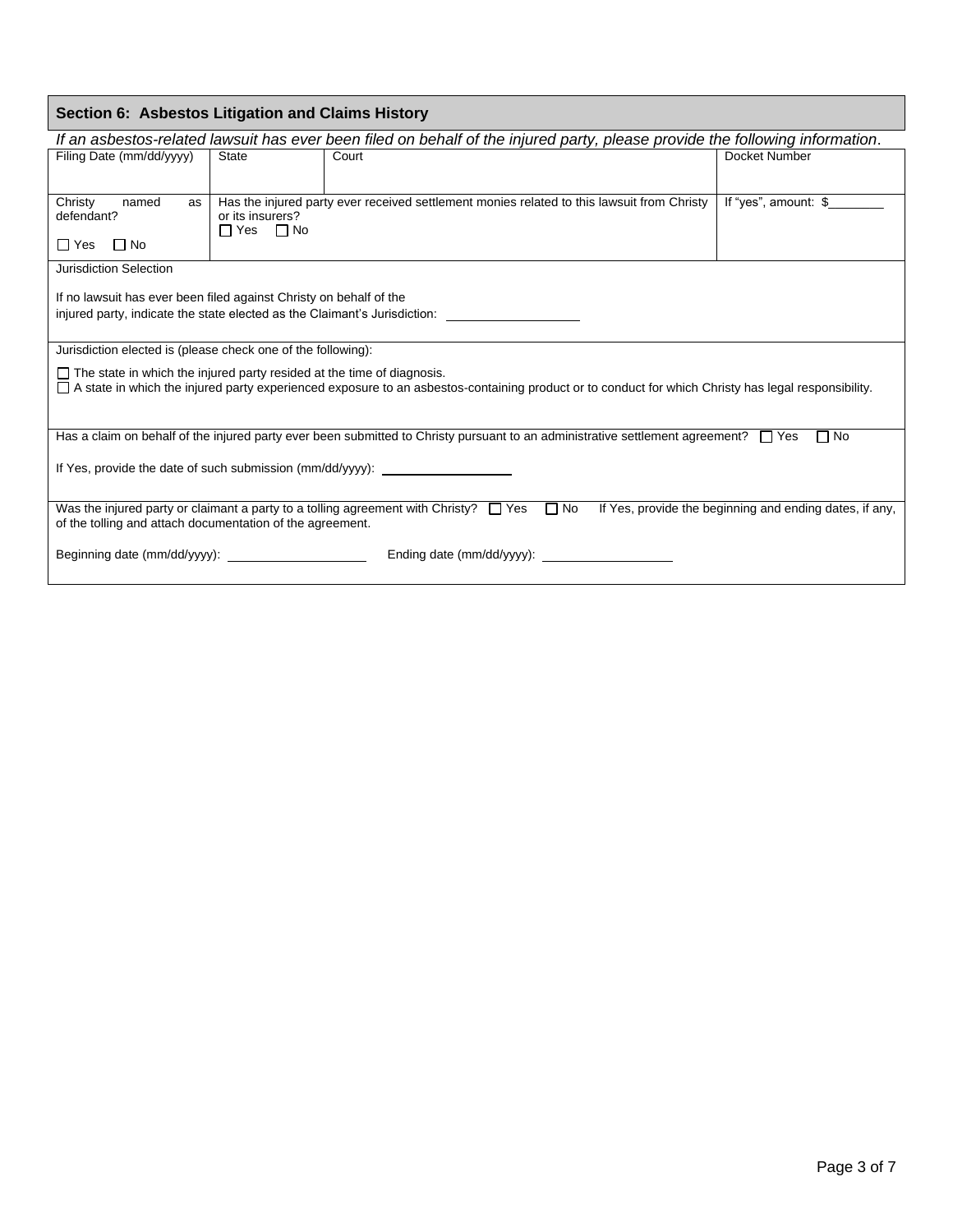#### **Section 7: Occupational Exposure to Asbestos Products**

*Provide information below for each location at which the injured party alleges exposure to any products or materials containing asbestos that were sold, distributed, marketed, installed, handled, processed or manufactured by Christy, or to any conduct for which Christy has legal responsibility that exposed the claimant to an asbestos-containing product. If the duration of the injured party's Christy Exposure is not sufficient to meet the other exposure criteria (Significant Occupational Exposure or cumulative occupational exposure as required for the Disease Level in question), please provide information regarding other asbestos exposure to satisfy the applicable exposure criteria. List each site, industry, and occupation combination separately. Provide the complete name and location of each individual site. Attach additional copies of this page if more space is required*.

#### **Part 1**

| Start Date (mm/dd/yyyy)                                                                                                                                                                                      | End Date (mm/dd/yyyy)                                                                                                                              | Occupation |  |              |         |  |
|--------------------------------------------------------------------------------------------------------------------------------------------------------------------------------------------------------------|----------------------------------------------------------------------------------------------------------------------------------------------------|------------|--|--------------|---------|--|
| Site of Exposure (plant or site name)                                                                                                                                                                        |                                                                                                                                                    | City       |  | <b>State</b> | Country |  |
| Industry in which exposure occurred                                                                                                                                                                          |                                                                                                                                                    |            |  |              |         |  |
| Names of all asbestos-containing products or materials to which injured party was exposed<br>and for which injured party alleges Christy is legally responsible.                                             |                                                                                                                                                    |            |  |              |         |  |
|                                                                                                                                                                                                              | Description of Significant Occupation Exposure at this jobsite (check all that apply)                                                              |            |  |              |         |  |
|                                                                                                                                                                                                              | $\Box$ Injured party handled raw asbestos fibers on a regular basis.                                                                               |            |  |              |         |  |
| asbestos fibers.                                                                                                                                                                                             | □ Injured party fabricated asbestos-containing products so that the injured party in the fabrication process was exposed on a regular basis to raw |            |  |              |         |  |
| □ Injured party altered, repaired, or otherwise worked with an asbestos-containing product such that the injured party was exposed on a regular basis<br>to asbestos fibers.                                 |                                                                                                                                                    |            |  |              |         |  |
| $\Box$ Injured party was employed in an industry and occupation such that the injured party worked on a regular basis in close proximity to workers engaged<br>in one or more of the above three activities. |                                                                                                                                                    |            |  |              |         |  |
| $\Box$ Other (please describe in as much detail as possible):                                                                                                                                                |                                                                                                                                                    |            |  |              |         |  |

### **Part 2**

If the injured party is filing as an Extraordinary Claim, provide a clear and concise declaration as to how the claim satisfies Section 5.4(a) of the Christy Refractories Asbestos Personal Injury Trust Distribution Procedures: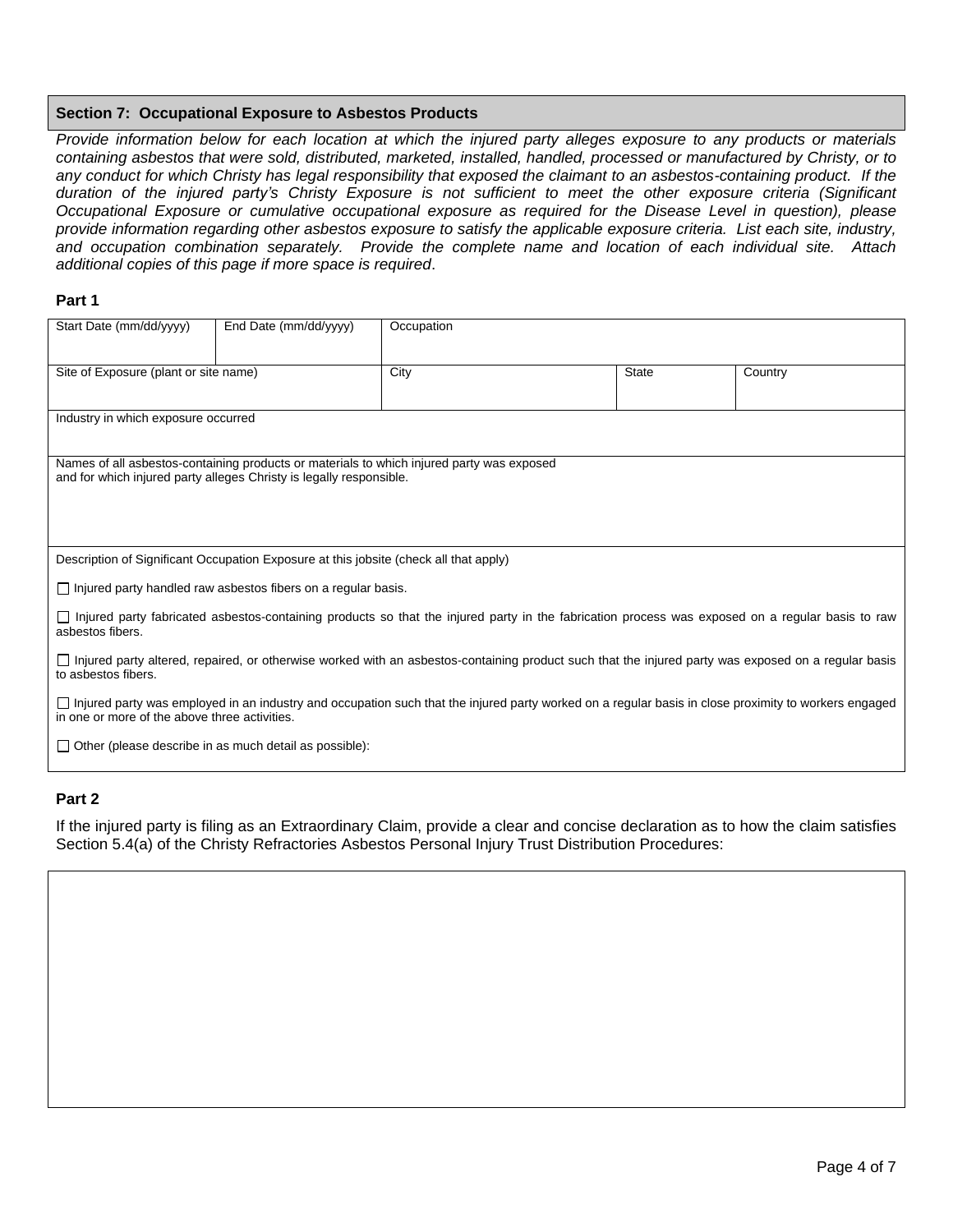|  |  | Section 7: Occupational Exposure to Asbestos Products (continued) |  |  |  |
|--|--|-------------------------------------------------------------------|--|--|--|
|--|--|-------------------------------------------------------------------|--|--|--|

| Part 3                                                                                                                                                                                                                                                       |
|--------------------------------------------------------------------------------------------------------------------------------------------------------------------------------------------------------------------------------------------------------------|
| THIS QUESTION MUST BE ANSWERED:                                                                                                                                                                                                                              |
| If any of the injured party's exposure to asbestos was as a result of Christy's contracting activity during any of<br>the following periods, check all periods that apply. If no exposure to Christy's contracting activity occurred,<br>please check "N/A". |
| $\Box$ 1/84 thru 12/85 $\Box$ 1/86 thru 12/94<br>1/78 thru 12/82<br>N/A<br>$\mathbf{1}$                                                                                                                                                                      |
|                                                                                                                                                                                                                                                              |
| If your answer to Part 3 was not "N/A", please tell us:                                                                                                                                                                                                      |
| Where were you exposed as a result of Christy's contracting activity?:                                                                                                                                                                                       |
| What products were you exposed to as a result of Christy's contracting activity and how were you exposed? (If you do<br>not recall the product name, please provide a description of the type of product):                                                   |
|                                                                                                                                                                                                                                                              |
|                                                                                                                                                                                                                                                              |

### **Section 8: Secondary Exposure (not required for Expedited Review)**

*If the injured party's asbestos exposure was solely due to exposure to an occupationally exposed person (OEP), complete Section 7, Part 1 with the exposure information for the OEP and provide the information below*.

| Date Exposure to OEP Began (mm/dd/yyyy) | Date Exposure to OEP Ended (mm/dd/yyyy) | Relationship to OEP                                                                                                                                                                                                                                                                                     |
|-----------------------------------------|-----------------------------------------|---------------------------------------------------------------------------------------------------------------------------------------------------------------------------------------------------------------------------------------------------------------------------------------------------------|
| product.                                |                                         | Description of how injured party was exposed through the OEP to asbestos-containing products sold, distributed, marketed, installed, handled,<br>processed or manufactured by Christy, or to any conduct for which Christy has legal responsibility that exposed the claimant to an asbestos-containing |

#### **Section 9: Employment / Earnings Information** *(required only for claims for lost wages or Exigent Hardship Claims based on lost wages)*

*If economic losses are being claimed, please enclose an economic loss report, IRS Form W-2, the first page of IRS Form 1040, or other relevant supporting documentation*. Current Employment Status (check all that apply)

| <b>Carlott Employment Oldido</b> (chook all that apply) |                  |                                          |                       |
|---------------------------------------------------------|------------------|------------------------------------------|-----------------------|
| $\Box$ Full-time                                        | $\Box$ Part-time |                                          | $\Box$ Retired        |
| $\Box$ Partially Disabled                               | □ Fully Disabled |                                          | $\Box$ N/A (deceased) |
| Amount of last annual wages                             |                  | Date of last wages received (mm/dd/yyyy) |                       |
|                                                         |                  |                                          |                       |
|                                                         |                  |                                          |                       |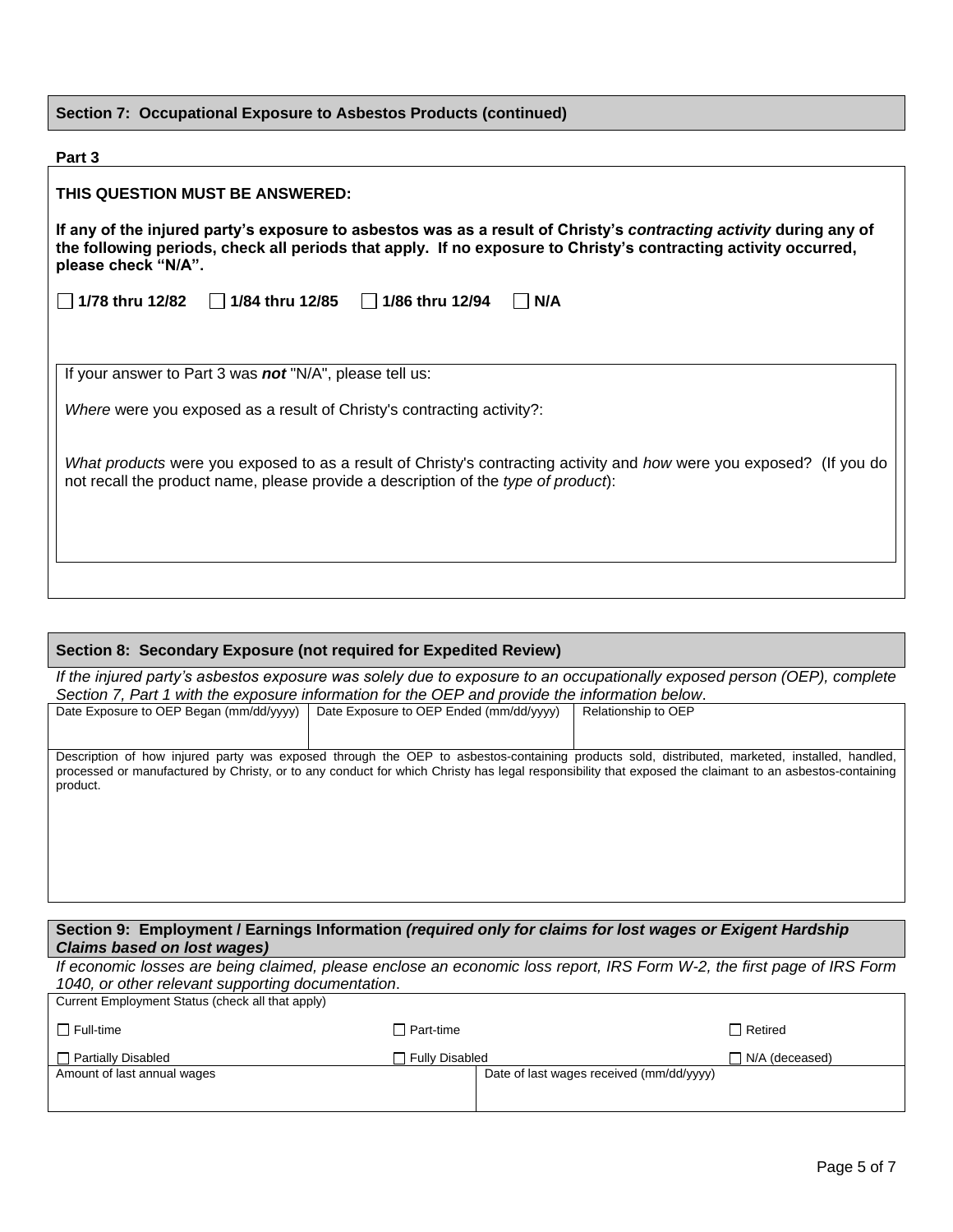### **Section 10: Dependents** *(not required for Expedited Review)*

*List injured party's spouse and/or any other dependents*.

#### **Dependent 1**

| Last Name                     | First Name | Middle Name                | Suffix                        |
|-------------------------------|------------|----------------------------|-------------------------------|
|                               |            |                            |                               |
|                               |            |                            |                               |
| Relationship to injured party |            | Date of Birth (mm/dd/yyyy) | <b>Financially Dependent?</b> |
|                               |            |                            |                               |
|                               |            |                            | ヿ Yes<br>, 1 No               |

#### **Dependent 2**

| -------------                 |                   |                            |                        |
|-------------------------------|-------------------|----------------------------|------------------------|
| Last Name                     | <b>First Name</b> | Middle Name                | Suffix                 |
|                               |                   |                            |                        |
|                               |                   |                            |                        |
|                               |                   |                            |                        |
| Relationship to injured party |                   | Date of Birth (mm/dd/yyyy) | Financially Dependent? |
|                               |                   |                            |                        |
|                               |                   |                            | $\neg$ Yes             |
|                               |                   |                            | $\Box$ No              |

#### **Dependent 3**

| ----------                    |            |                            |                               |
|-------------------------------|------------|----------------------------|-------------------------------|
| Last Name                     | First Name | Middle Name                | Suffix                        |
|                               |            |                            |                               |
| Relationship to injured party |            | Date of Birth (mm/dd/yyyy) | <b>Financially Dependent?</b> |
|                               |            |                            | $\Box$ Yes<br>$\Box$ No       |

### **Dependent 4**

| Last Name                     | First Name | Middle Name                | Suffix                        |
|-------------------------------|------------|----------------------------|-------------------------------|
|                               |            |                            |                               |
| Relationship to injured party |            | Date of Birth (mm/dd/yyyy) | <b>Financially Dependent?</b> |
|                               |            |                            | $\Box$ Yes<br>$\Box$ No       |

#### **Section 11: Certification and Signature**

#### *This claim form must be signed by an attorney or, if the injured party is not represented by an attorney, the injured party or the injured party's personal representative.*

Upon information and belief, formed after an inquiry reasonable under the circumstances, I hereby certify, under penalty of perjury, that the information submitted is accurate.

| Signature of Injured Party, Personal Representative, or Attorney | Date Signed (mm/dd/yyyy) |
|------------------------------------------------------------------|--------------------------|
|                                                                  |                          |
|                                                                  |                          |
|                                                                  |                          |
|                                                                  |                          |
|                                                                  |                          |
|                                                                  |                          |
|                                                                  |                          |
|                                                                  |                          |
| <b>Print Name Here</b>                                           |                          |
|                                                                  |                          |
|                                                                  |                          |
|                                                                  |                          |
|                                                                  |                          |
|                                                                  |                          |
|                                                                  |                          |
|                                                                  |                          |
|                                                                  |                          |
| Signatory's Relationship to Injured Party                        |                          |
|                                                                  |                          |
|                                                                  |                          |
|                                                                  |                          |